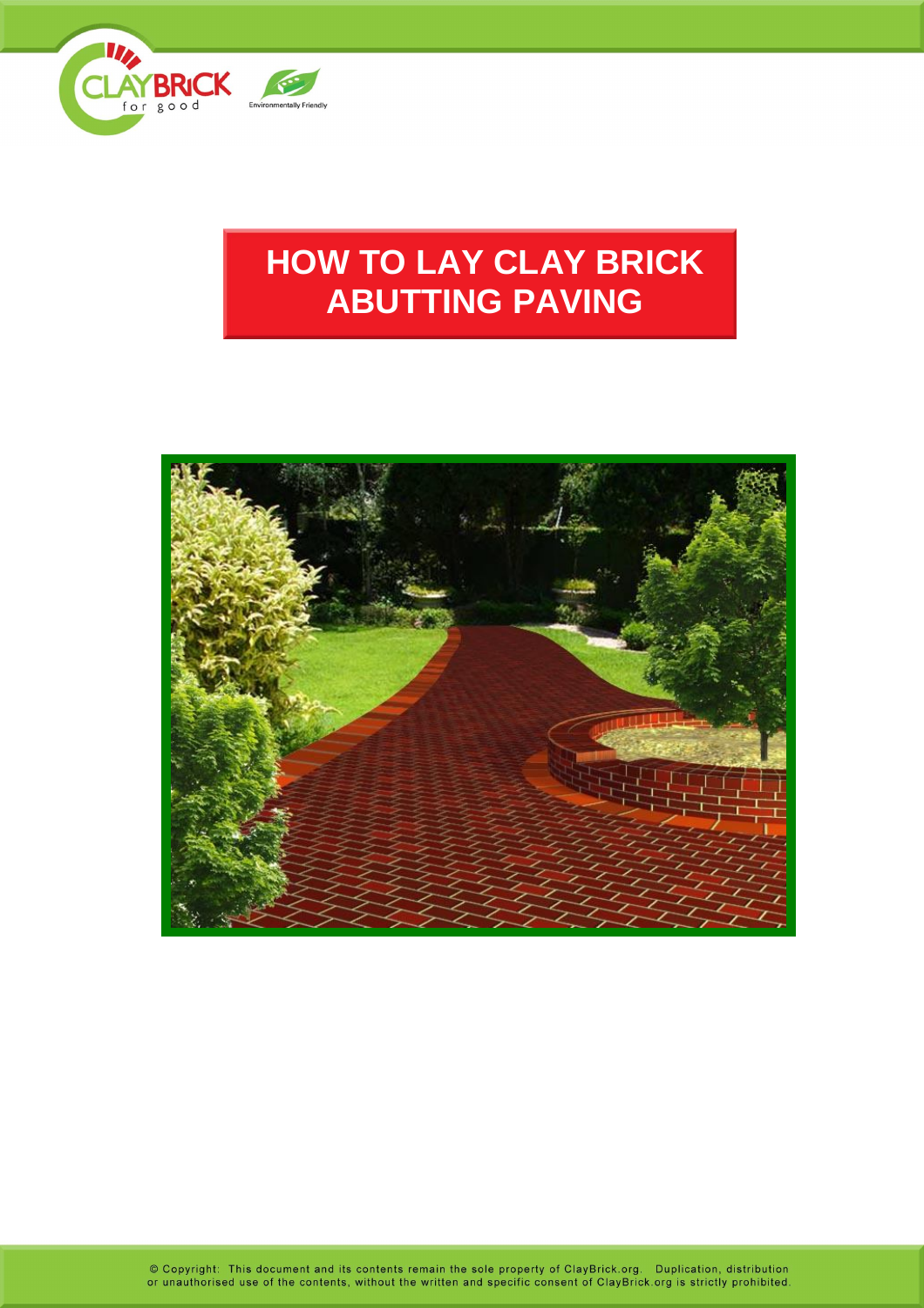

# **HOW TO LAY CLAY BRICK ABUTTING PAVING**

### **MATERIALS AND QUANTITIES TOOLS**

**Clay Paving Bricks** 47 Clay Pavers per 1m² **River Sand** Multiply paving area by

approximate depth of bedding sand. e.g. 30mm and round off to nearest  $0.5<sup>3</sup>$ 

**Plaster Sand** 3 litres sand per 1m<sup>2</sup> paving **Weed and Grass Killer**



**Spirit Level Screed Rails Rubber Mallet Rake and Pick Wooden Pegs Flat Bladed Spade Steel Tape Measure Bolster for Cutting Bricks Building Line / Ball of Fine String Brick Hammer / Other Suitable Hammer Heavy Garden Roller / Hired Vibrator / Plate Compactor Straight Edge for levelling sand** (straight board ±25mmx100mmx2m)

**Carborundum Wheel for very neat cutting** (attached to electric drill or angle grinder)

# **PERFORMANCE CRITERIA**

The following criteria are essential to achieve satisfactory long-term performance of paving:

- Adequate drainage
- Adequate thickness and quality of sub-base material
- Adequate edge restraint
- Selection of Clay Paving Bricks suitable for intended application
- Uniform thickness of compacted bedding sand of 25 mm ±5 mm

# **INSTRUCTIONS**

1. Carefully mark area to be paved with pegs and lines. Allow for openings in the paving where flowers, shrubs or trees can be planted when the paving is completed.

Using a pick or spade, dig over the area to a depth of  $\pm$ 70mm below the paving level. Rake and loosen the soil, removing stones. Then compact the soil using a heavy roller or a hired compactor.

Slope the compacted ground slightly away from buildings or to one side to allow for drainage.

When paving an enclosed area, such as a courtyard, slope the ground towards the entrance gate. Use a long straight board to ensure that the surface is level to within 10mm.

An important point is to make sure that the level of paving is below the DPC level of buildings adjoining the paving.